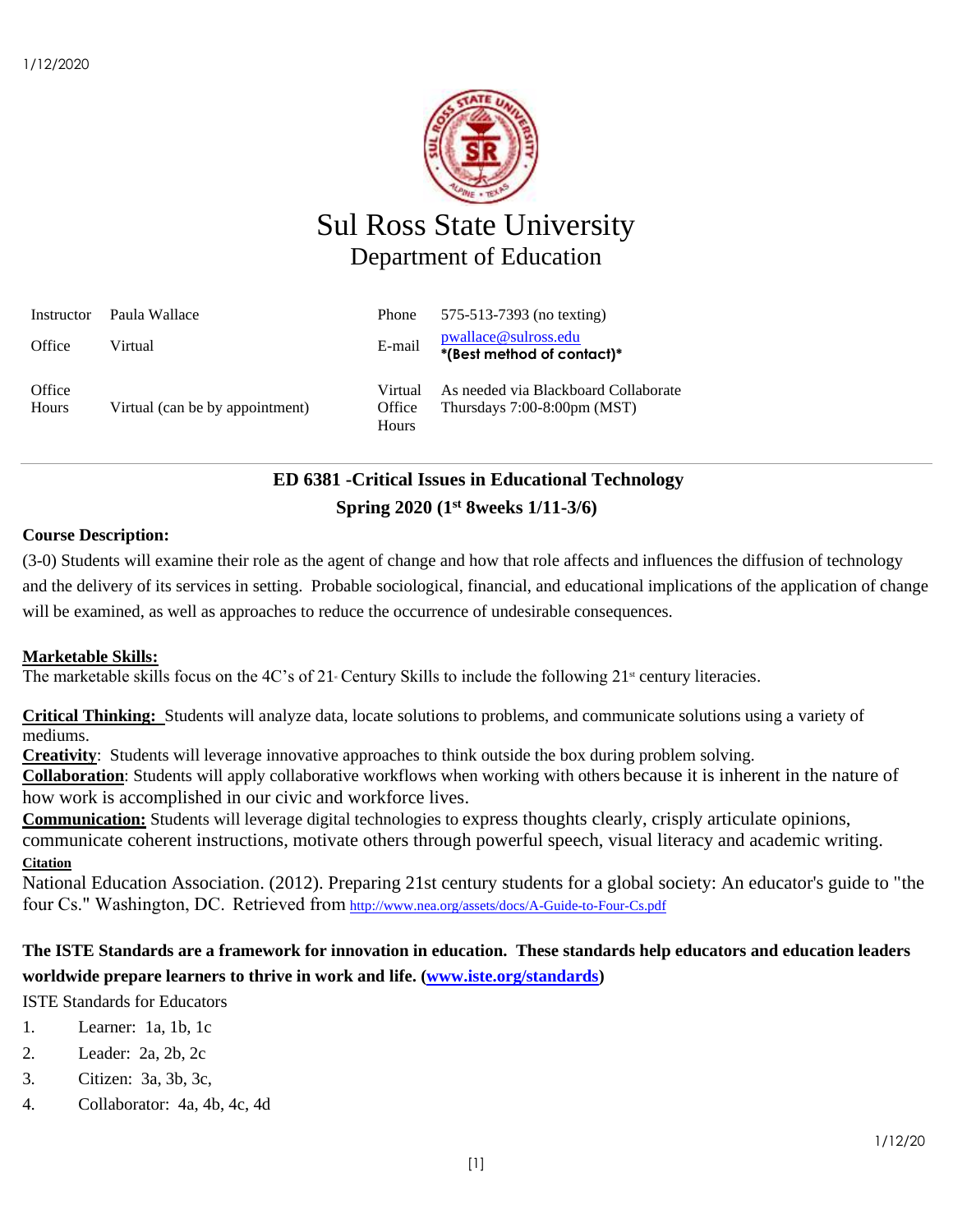#### 1/12/2020

- 5. Designer: 5a, 5b, 5c
- 6. Facilitator: 6b, 6c, 6d
- 7. Analyst: 7a, 7b, 7c

#### ISTE Standards for Coaches

- 1. Change Agent: 1b, 1d, 1e
- 2. Connected Learner: 2b, 2c
- 3. Collaborator: 3b, 3c,
- 4. Learning Designer: 4a, 4b, 4c, 4d
- 5. Professional Learning Facilitator: 5a, 5b, 5c
- 6. Data-Driven Decision-Maker: 6a, 6b, 6c
- 7. Digital Citizen Advocate: 7a, 7b, 7c, 7d

## ISTE Standards for Educational Leaders

- 1. Equity and Citizenship Advocate: 1a, 1b, 1c, 1d
- 3. Empowering Leader: 3a, 3b, 3c, 3d
- 4. Systems Designer:
- 5. Connected Learner: 5a, 5b, 5c, 5d

### ISTE Standards for Administrators

- 1. Visionary Leadership: 1a, 1b
- 2. Digital Age Learning Culture: 2a, 2b, 2c, 2d, 2e
- 3. Excellence in Professional Practice: 3a, 3b, 3c, 3d
- 4. Systemic Improvement: 4a, 4b, 4d, 4e
- 5. Digital Citizenship: 5a, 5b, 5c, 5d

**Required Textbook:** None-provided by instructor [\(Open Resources Standards Rubric\)](https://www.achieve.org/files/AchieveOERRubrics.pdf)

## **Required Readings: Provided in Blackboard Course (see reference page)**

#### **Requirements:**

Students will:

- Participate and collaborate in online discussions, assignments, and activities
- Utilize Blackboard on the SRSU website to fulfill course requirements
- Utilize Voicethread links to participate in oral discussions
- Practice professional conduct and ethics and respectful learning exchanges
- Preserve confidentiality of information shared regarding student, family, or school district experiences
- Turn in assignments on or before the due day or be subject to a 5% reduction in grade for each day assignment is late

#### **Course Requirements:**

- Attendance
	- Students should refer to the *Online Absence Policy* posted in Blackboard under the tab Course Information regarding participation in an online course.
- Daily Readings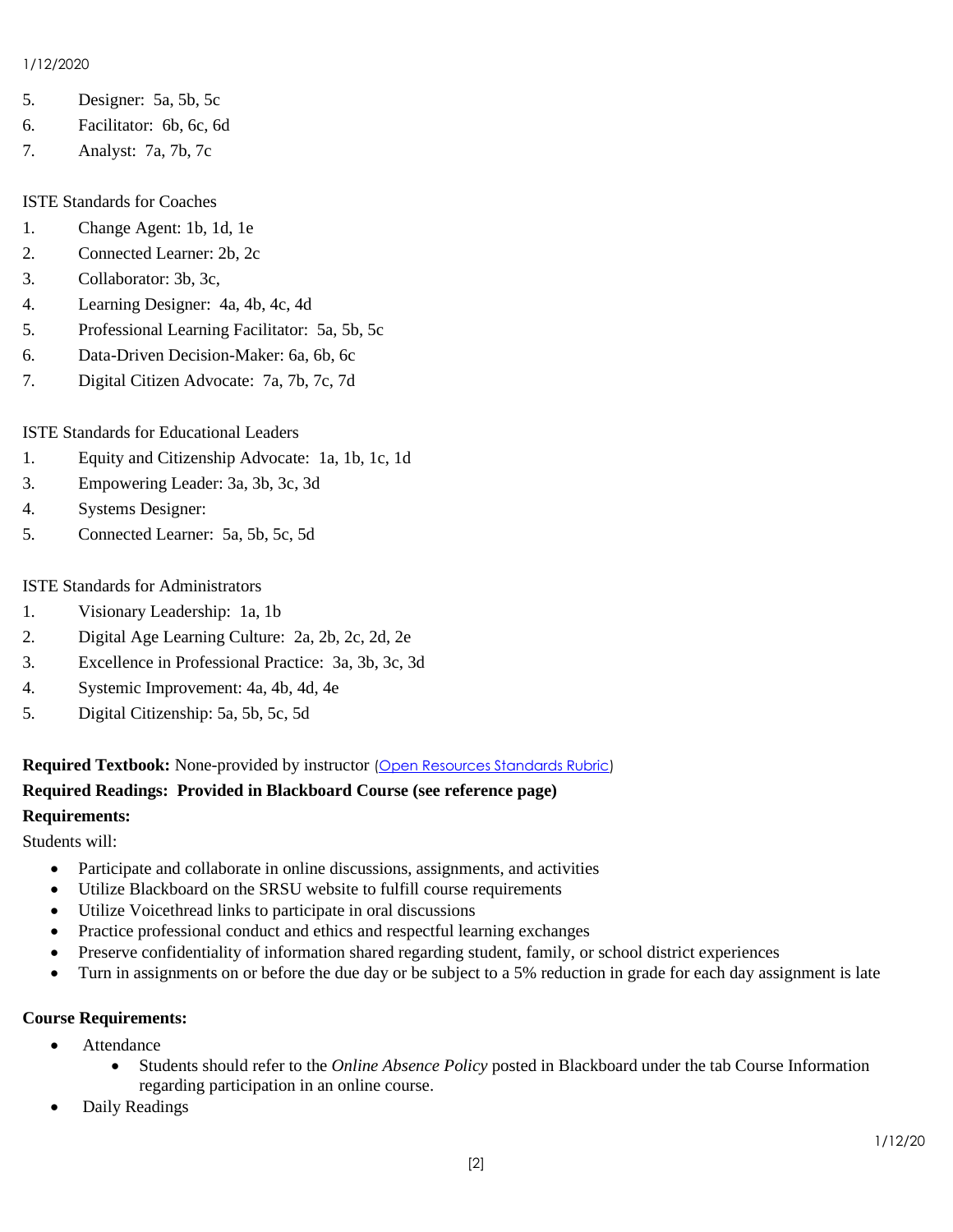#### 1/12/2020

• We will be covering an enormous amount of information in a **VERY** short amount of time because this is 40-day accelerated course. A large part of the **graduate student** responsibility in this course will be to devote time to the course information. Please note which and what information will be covered and read ahead to keep up with the rigorous pace of the course.

## **Grading Policy:**

| <b>Assignments</b>                 | <b>Number</b> | <b>Points</b> | <b>Total</b> |
|------------------------------------|---------------|---------------|--------------|
| Unit 0                             |               |               |              |
| Written Introductory Discussion    | 1             | 25            | 50           |
| <b>Personal Profiles</b>           | 1             | 50            | 50           |
| <b>Academic Honesty Assignment</b> | 1             | 25            | 25           |
| Syllabus Quiz                      | 1             | 25            | 25           |
| <b>Unit 1-8</b>                    |               |               | O            |
| <b>Unit Blogs</b>                  | 8             | 50            | 400          |
| <b>Oral Discussions</b>            | 4             | 50            | 200          |
| <b>Final Project Prep</b>          | 2             | 100           | 200          |
| <b>Final Project</b>               | 1             | 250           | 250          |
|                                    |               |               | <b>1200</b>  |

| A=1080-1200     |  |
|-----------------|--|
| B=960-1079      |  |
| $C = 840 - 959$ |  |
| D=720-839       |  |
| < 720=F         |  |

## **Course Schedule:** *All assignments are due on the scheduled date no later than 11:59 pm CST.*

|        |                                                          |                  | <b>CLOSE</b> |
|--------|----------------------------------------------------------|------------------|--------------|
|        | <b>ASSIGNED WORK</b>                                     | <b>OPEN DATE</b> | <b>DATE</b>  |
| Unit 0 | Course Information & Unit 0 Activities                   | 1/13/20          | 1/19/20      |
| Unit 1 | Critical Theory & Critical Issues                        | 1/13/20          | 1/19/20      |
| Unit 2 | Data Definitions, Systems, & Analytics                   | 1/17/20          | 1/25/20      |
|        | Oral Discussion #1                                       | 1/17/20          | 1/27/20      |
| Unit 3 | Data Privacy/Security & Predictive Analytics/Modeling    | 1/23/20          | 1/31/20      |
|        | Project Preparation #1                                   | 1/17/20          | 2/2/20       |
|        | Bandwidth, Emerging Technologies, & Second Level Digital |                  |              |
| Unit 4 | Divide                                                   | 1/29/20          | 2/6/20       |
|        | Oral Discussion #2                                       | 1/29/20          | 2/8/20       |
|        | Instruction Innovation & New Learning Models:            |                  |              |
| Unit 5 | <b>Competency Based Learning</b>                         | 2/4/20           | 2/12/20      |
| Unit 6 | E-Learning Support & Digital Literacy                    | 2/10/20          | 2/18/20      |
|        | Oral Discussion #3                                       | 2/10/20          | 2/20/20      |
|        | Project Prep #2                                          | 2/4/20           | 2/22/20      |
| Unit 7 | Professional Development & Digital Accessibility         | 2/10/20          | 2/24/20      |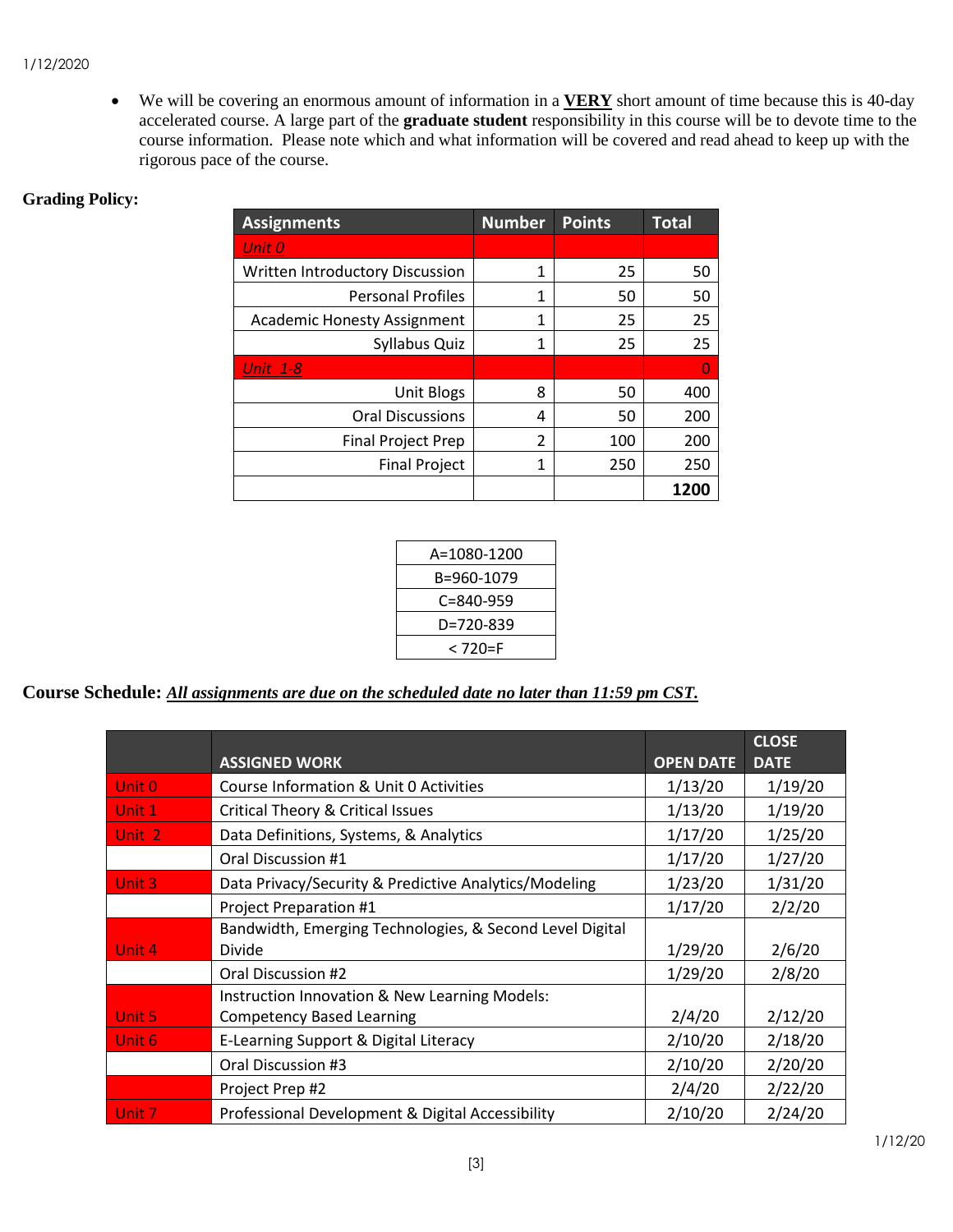| Unit 8          | Education and Technology: Where Now?                    | 2/22/20 | 3/1/20 |
|-----------------|---------------------------------------------------------|---------|--------|
|                 | Oral Discussion #4                                      | 2/22/20 | 3/3/20 |
| Capstone        |                                                         |         |        |
| <b>Artifact</b> | Final Project: 6 Technology Challenges Facing Education | 1/23/20 | 3/6/20 |

## *All assignments are due on the scheduled date no later than 11:59 pm CST.*

**Grading: All assignments are due on the date posted. Late work WILL NOT be accepted! The only exception to this is medical emergencies (doctor excuse required) or family death (your name must be listed in the obituary).** 

## **Program SLO Goals:**

• Design authentic, learner-driven activities and environments that recognize and accommodate learner variability and accessibility. Students will be able to identify common barriers and issues surrounding improper implementation of technological tools in the educational setting, workplace, and/or professional environments. Assessments: Digital Portfolio and Case Study

• Effectively model the International Society of Technology Education standards and good digital citizenship to inspire learners to use and integrate technology to create equitable and ongoing access to high-quality learning in an educational setting.

## Assessments: Digital Portfolio, Blog, Case Study

- Plan, provide and evaluate the impact of professional learning for professionals and leaders to use technology to advance teaching and learning in an educational setting. Students will use the use both qualitative and quantitative data to inform their own instruction and professional learning.
- Assessments: Digital Portfolio, Blog and Case Study
	- Understand and apply learning theoretical frameworks and instructional methods to instructional design to facilitate engagement, systemic development, and authentic learning experiences.

Assessments: Digital Portfolio and Case Study

## **Class will address the following Student Learning Outcomes (SLOs):**

This course is designed as an introduction to the field of instructional design and technology.

By the end of the course, students will be able to:

- Discuss the role of technology in educational settings
- Demonstrate an ability to question and critic technology adoption and utilization in an educational setting
- Demonstrate an understanding of the social, cultural, economic, and political context(s) technology decisions are made
- Demonstrate an understanding of the social, cultural, economic, and political effects technology adoption or non-adoption has in educational settings
- Discuss an agent's affects and influences on the diffusion of technology and the delivery of its services in an educational setting.

1/12/20 **Attendance Policy:** Students are expected to attend all scheduled on- campus classes. Prompt arrival for class is expected. Students in web-enhanced or web classes are expected to log in several times each week to the Blackboard course site on the Internet site. The instructor will monitor the Blackboard log-ins for attendance points. Students are to make themselves aware of the SRSU policies on Absences and Class Attendance posted in the SRSU Student Handbook. SRSU Class Attendance policy states "The instructors may, at their discretion, drop a student from a course when the student has a total of nine absences." SRSU policy states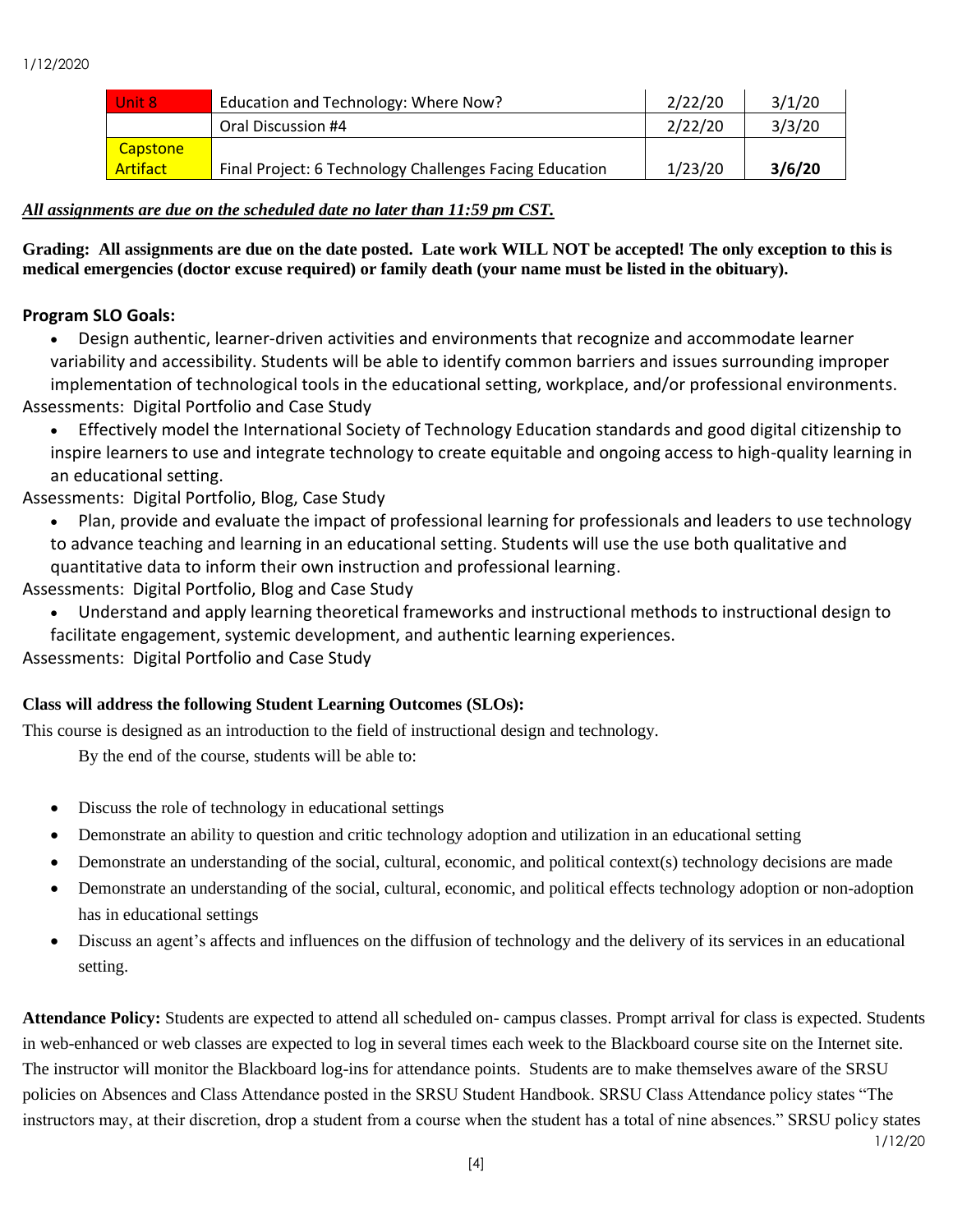#### 1/12/2020

"An absence is defined as non-attendance in fifty minutes of class; for example, non-attendance in a one and one-half hour class will constitute one and one-half absences and non-attendance in a three hour class will constitute three absences." Therefore, nonattendance for Weekend Format classes calculates to: Saturday (7 hrs of class time) =  $8.4$  absences and Sunday (4 hrs of class time)  $= 4.8$  absences. Make up work is at the discretion of the instructor as it relates to "explained or excused" absences. The Absences/Class Attendance policy includes all absences excused or unexcused. In this course you are expected to attend all classes, to be punctual, and to complete all assignments on time.

## **Students with Special Needs:**

Sul Ross State University (SRSU) is committed to equal access in compliance with Americans with Disabilities Act of 1973. It is SRSU policy to provide reasonable accommodations to students with documented disabilities. It is the Student's responsibility to initiate a request. Please contact me, Ms. Rebecca Greathouse Wren, M.Ed., LPC-S, Director/Counselor, Accessibility Services Coordinator, Ferguson Hall (Suite 112) at 432.837.8203; mailing address is P.O. Box C-122, Sul Ross State University, Alpine, Texas 79832. Students should then contact the instructor as soon as possible to initiate the recommended accommodations.

**Tobacco Policy:** Tobacco is not permitted on the Sul Ross campus.

**Academic Integrity**: Students in this class are expected to demonstrate scholarly behavior and academic honesty in the use of intellectual property. A scholar is expected to be punctual, prepared, and focused. Examples of academic dishonesty include but are not limited to:

Turning in work as original that was used in whole or part for another course and/or professor; turning in another person's work as one's own; copying from professional works or internet sites without citation.

#### **Distance Education Students:**

*Distance Education Statement*: Students enrolled in distance education courses have equal access to the university's academic support services, such as Smarthinking, library resources, such as online databases, and instructional technology support. For more information about accessing these resources, visit the SRSU website. Students should correspond using Sul Ross email accounts and submit online assignments through Blackboard, which requires secure login information to verify students' identities and to protect students' information. *[If the course requires students to take proctored exams or to purchase additional software or equipment, please describe those requirements here.]* The procedures for filing a student complaint are included in the student handbook. Students enrolled in distance education courses at Sul Ross are expected to adhere to all policies pertaining to academic honesty and appropriate student conduct, as described in the student handbook. Students in web-based courses must maintain appropriate equipment and software, according to the needs and requirements of the course, as outlined on the SRSU website.

To get help with Blackboard, follow this link<https://www.sulross.edu/bb>or contact:

SUL ROSS HELP DESK [techassist.sulross.edu](https://techassist.sulross.edu/) 432-837- 8888

**This course syllabus is intended to be a guide and may be amended at any time.**